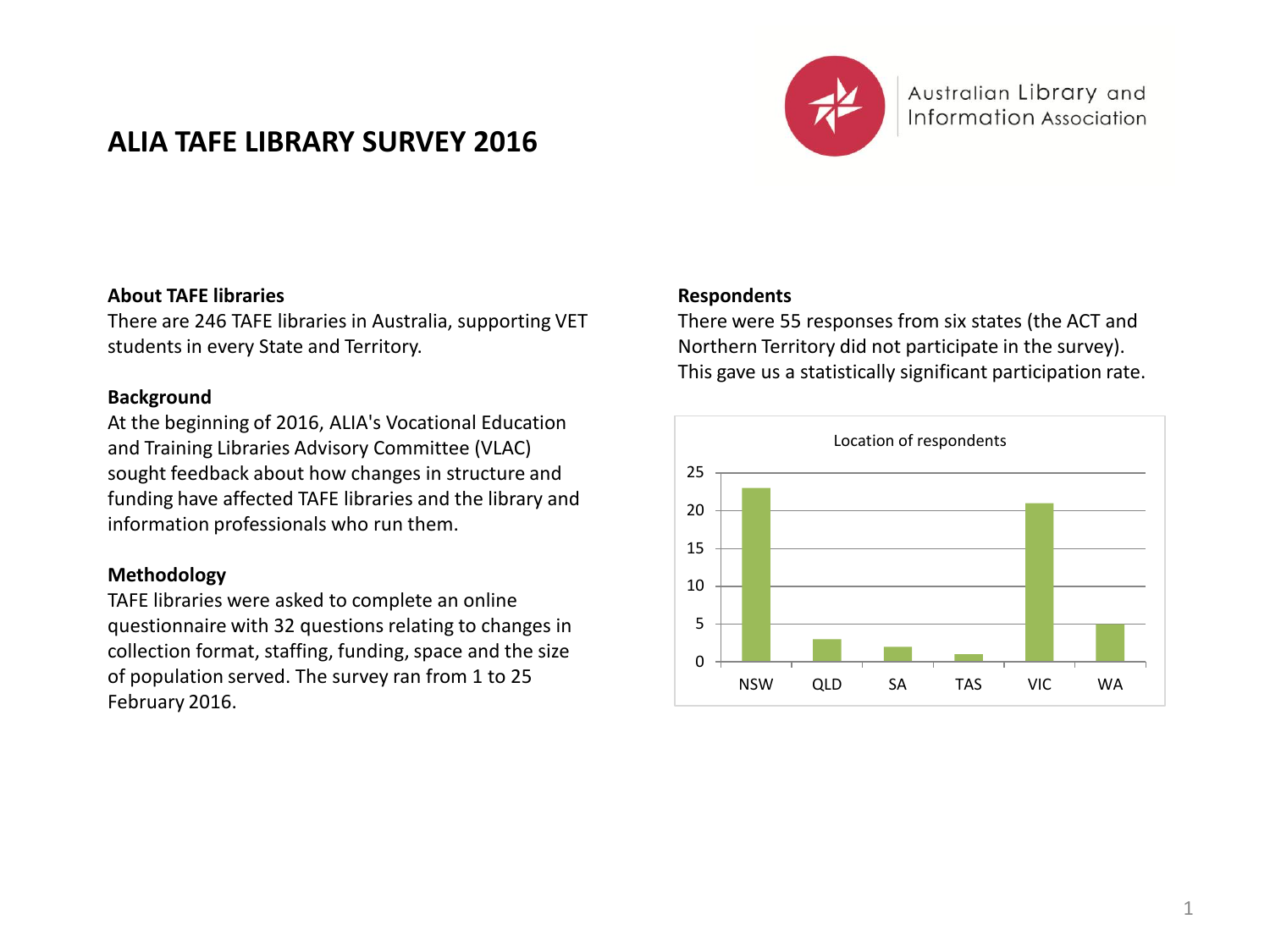

# **SUMMARY OF SURVEY RESULTS**

The last three years have been a period of significant change for TAFE libraries, with 31% of respondents saying they had experienced a major organisational restructure; 24% the integration of the library with other TAFE services and 18% the closure of a library.

### **1. Size of population served**

25% of respondents had seen a decrease in students and 11% an increase.

## **2. Annual expenditure**

31% of respondents noted a decrease in annual expenditure and 14% had either matched CPI or seen an increase. Looking ahead, 10% of respondents anticipated further decreases in funding.

## **3. Collection**

The range of items to borrow had decreased according to 24% of respondents. While the range and number of loans of print books and journals had mostly decreased, the range and number of electronic resources had mostly increased.

# **4. Visitor numbers**

Libraries saw more online engagement and fewer physical visits, although 16% of respondents noted an increase in physical visits, alongside 38% for online visits. 13% of respondents said that opening hours had decreased.

# **5. Library staff**

No respondent reported an increase in qualified library staff but 31% reported a decrease. Levels of non-LIS qualified staff were more stable, with 9% reporting a decrease. For the next 12 months, 6% anticipated a further decrease in staffing levels.

## **6. Spaces**

For 31% of respondents, the floor space had stayed the same or decreased (11%). This was also the case for individual and group study areas. It was anticipated that this would be the case in 2016-2017.

# **7. Service levels**

While few respondents noted an increase in services such as document delivery, information and digital literacy training, research and literature reviews, there were comparatively few who noted a decrease in these services. For most respondents, service levels in these areas had remained the same.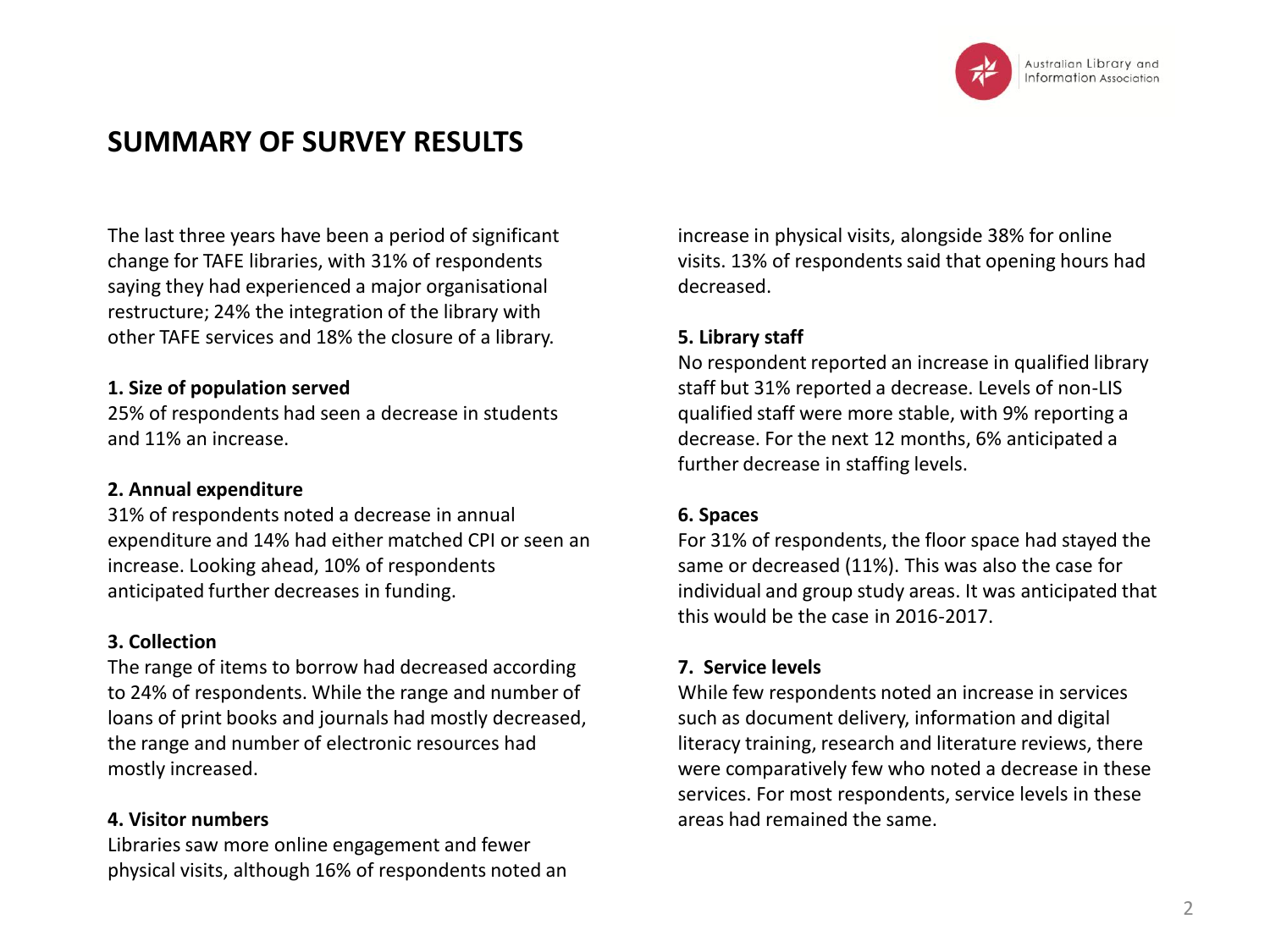

# **COMMENTS ON FINDINGS**

TAFE libraries have not escaped the dramatic changes taking place in vocational education and training, often as a result of cost-cutting.

Annual expenditure fell for most libraries and the impact of this could be seen in the staffing levels.

The reduction in library staff appeared to exceed the fall in student numbers and yet most libraries were maintaining access to library staff expertise and one-onone support, and service levels in other areas such as information and digital literacy training. This suggests fewer staff working harder to maintain services.

The loss of qualified library and information professionals is a serious concern.

The move to digital has become well-established, in terms of the collection (books, journals, eresources) but it is not clear if this has resulted in budget savings or if electronic resources cost as much as or more than print.

The decrease in opening hours would have been a factor affecting the decrease in physical library visits, so we cannot assume from the survey results that online engagement with the library is the preferred method for students.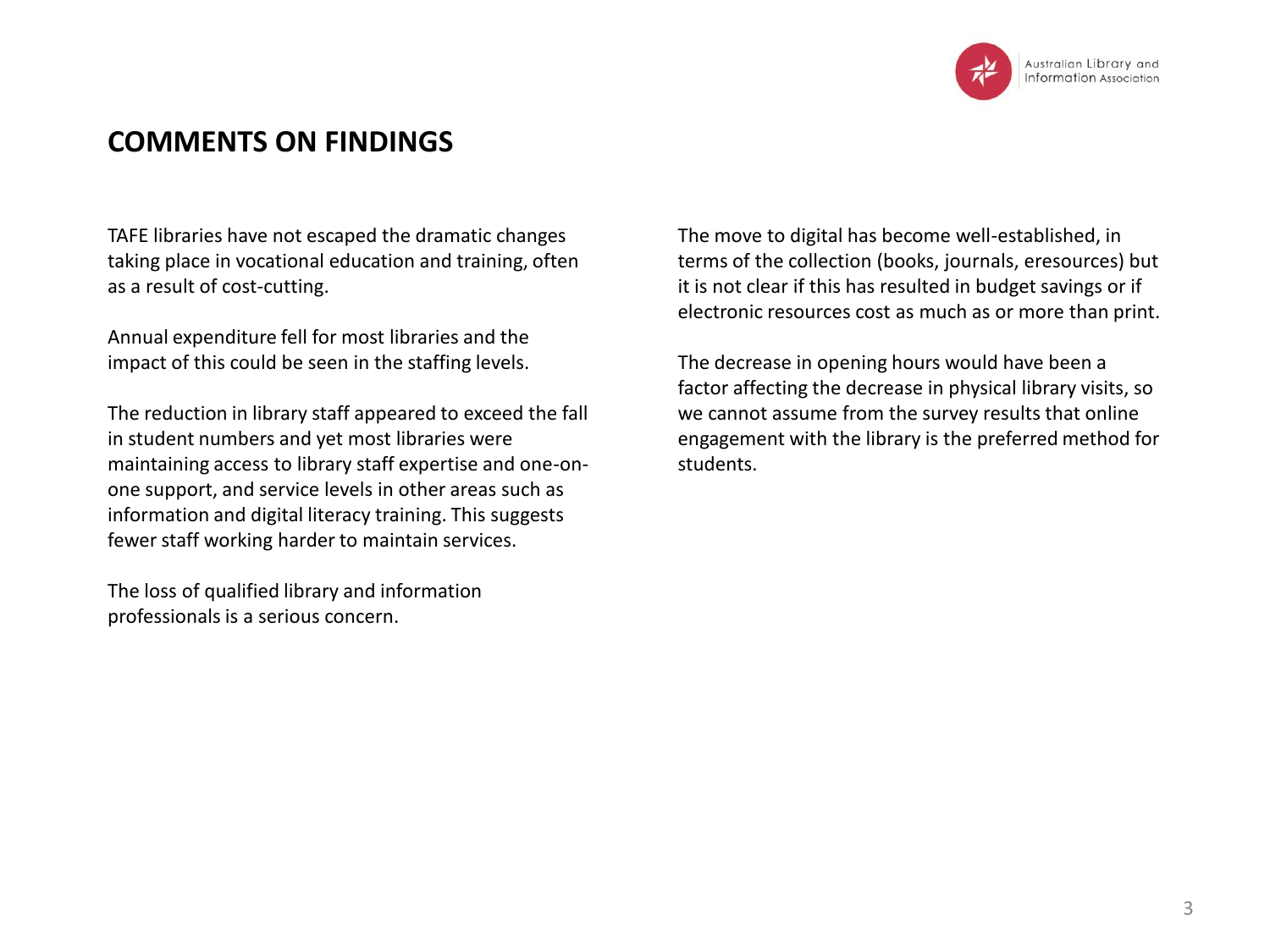

# **QUOTES FROM RESPONDENTS**

"Staffing expenditure is keeping pace with CPI; materials and eresource expenditure is decreasing. While all library staff currently hold professional qualifications, organisational management has started looking at nonqualified library staff as an option."

"With fewer staff and a smaller budget, staff are being asked to deliver more with less."

"I am aware of quite a lot of copyright breaches. Orientation sessions and information literacy does not occur as students do not physically visit the campus."

"Instability in the training sector and the ongoing devaluing of information professionals' skills in the digital and information literacy area mean that the library is being seen more as a student meeting area rather than one of academic and training pursuits."

"Our library service is undergoing significant reform and the proposed staffing levels will mean a reduction of professional librarians by 53%."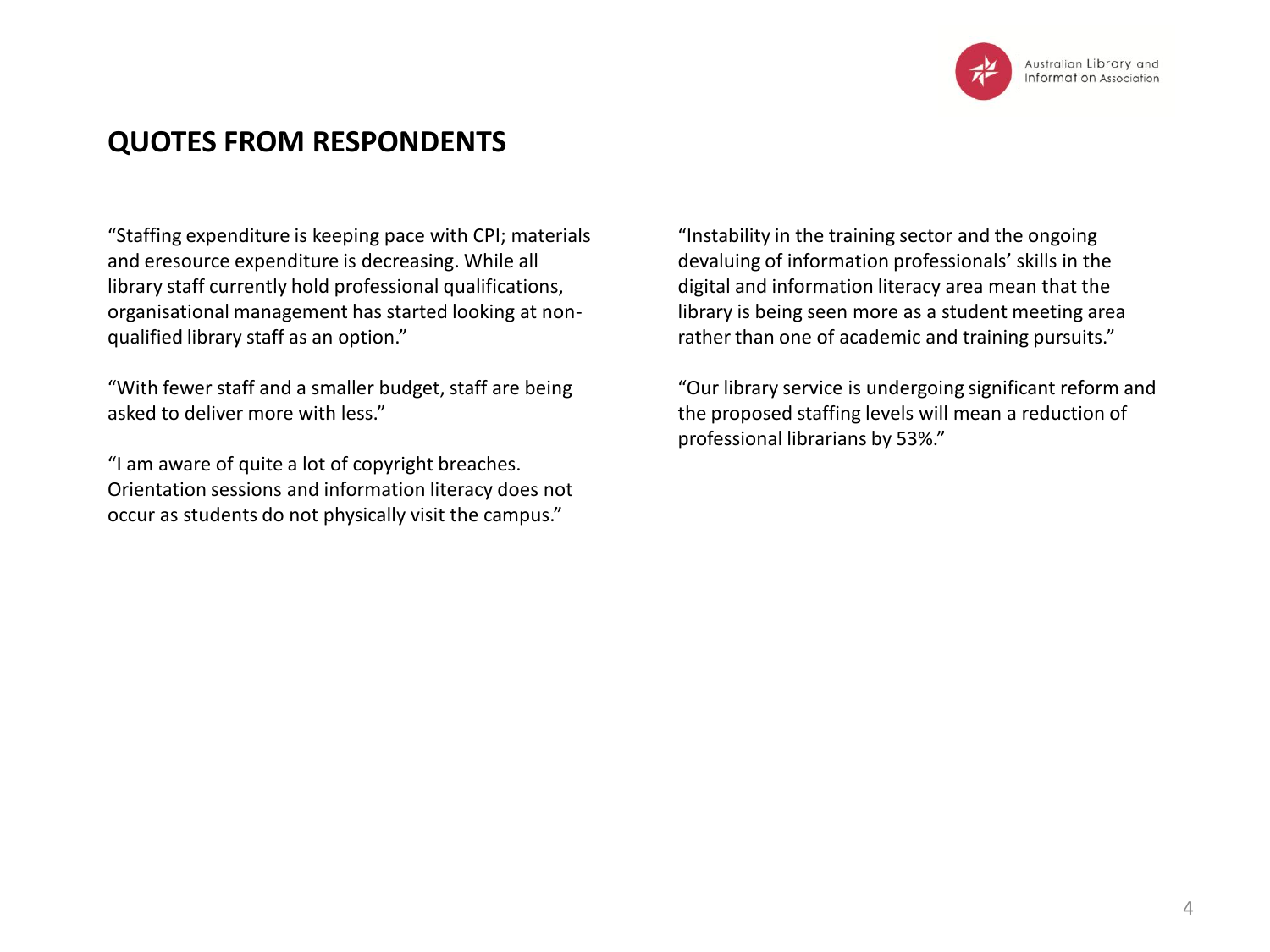

## **Size of population served, expenditure and major changes over the three years 2013 to 2015**





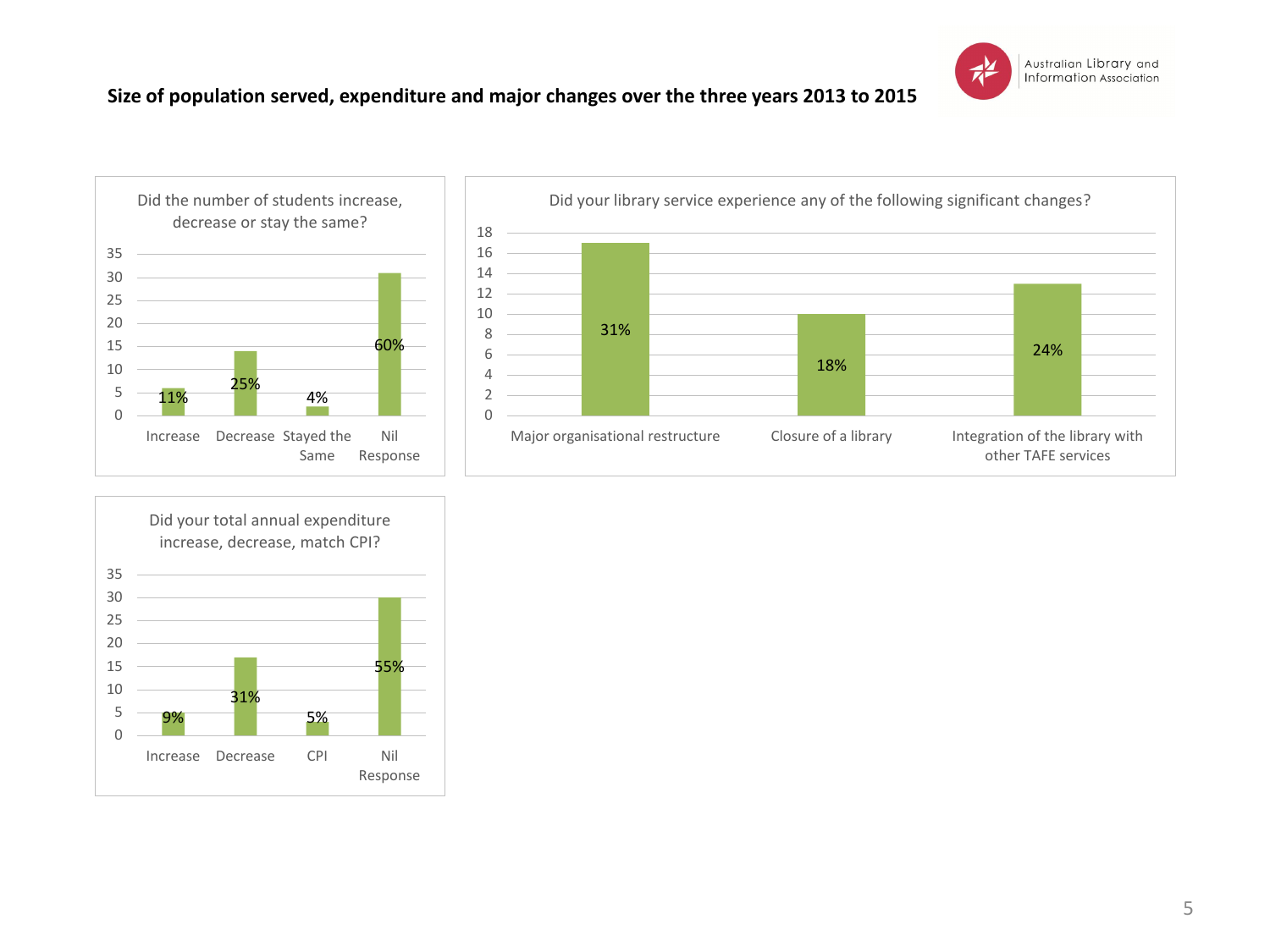

### **Collection format – changes over the three years 2013 to 2015**

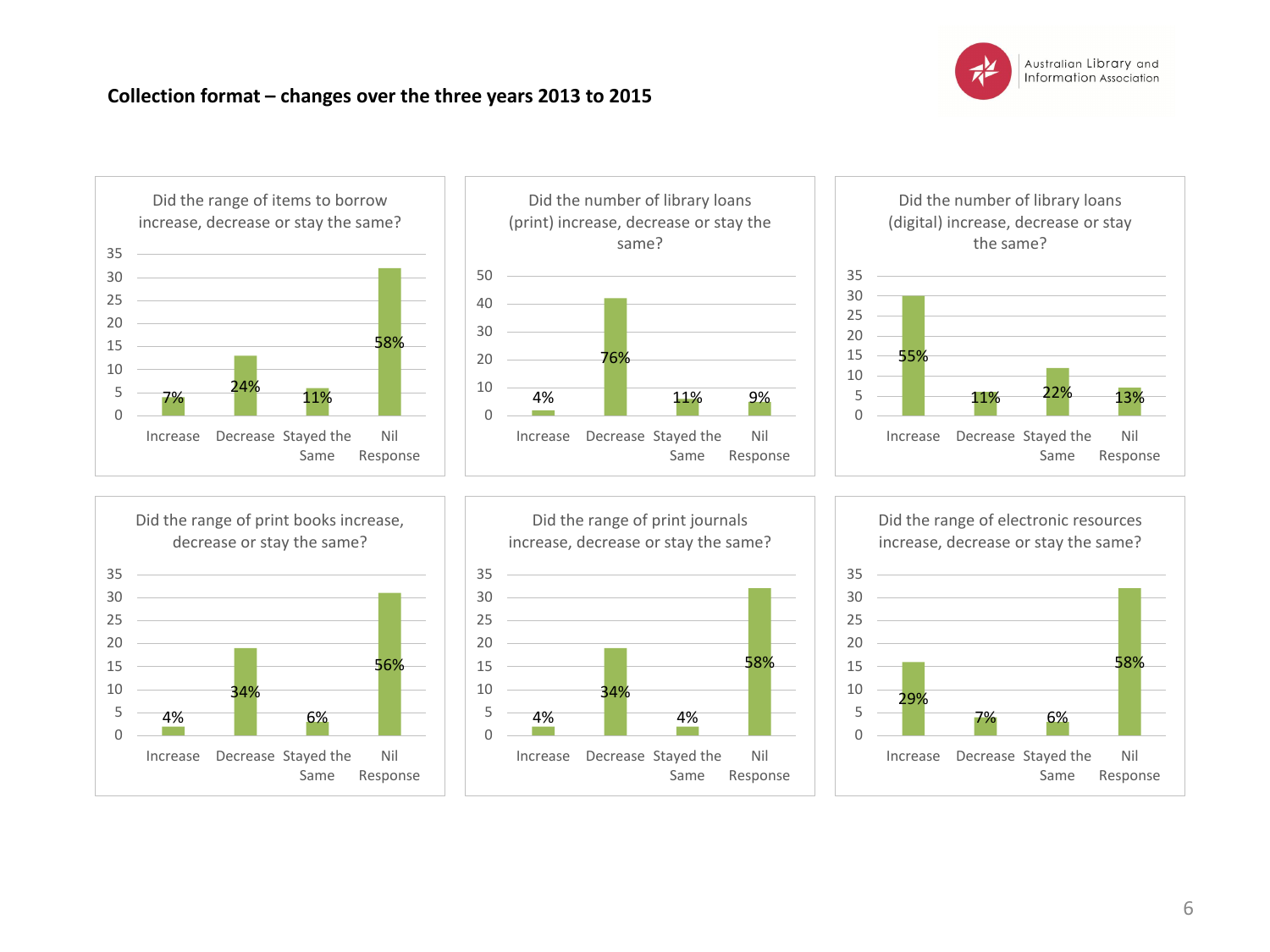

# **Library spaces, physical and online visits – changes over the three years 2013 to 2015**

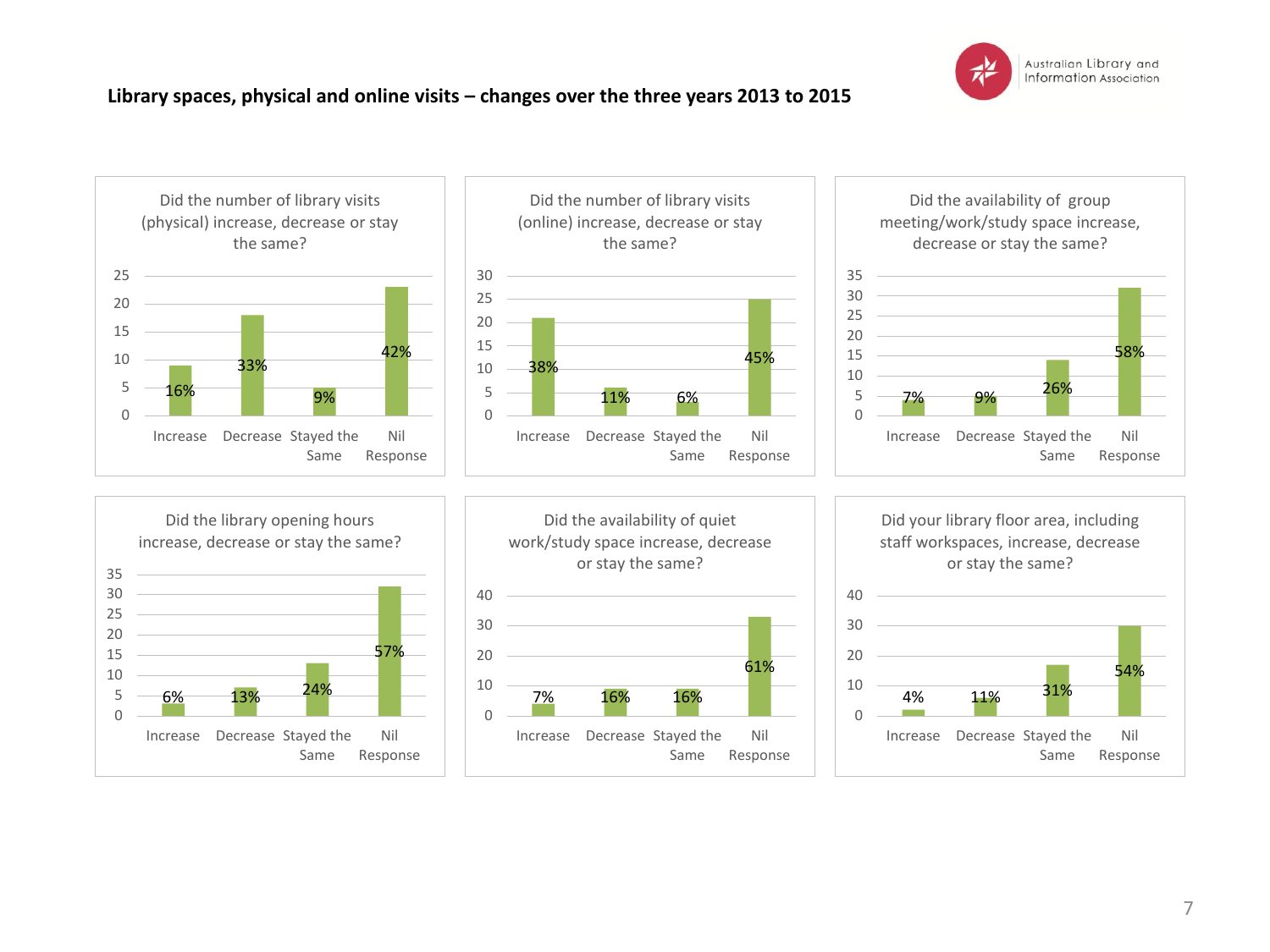

# **Staffing levels – changes over the three years 2013 to 2015**







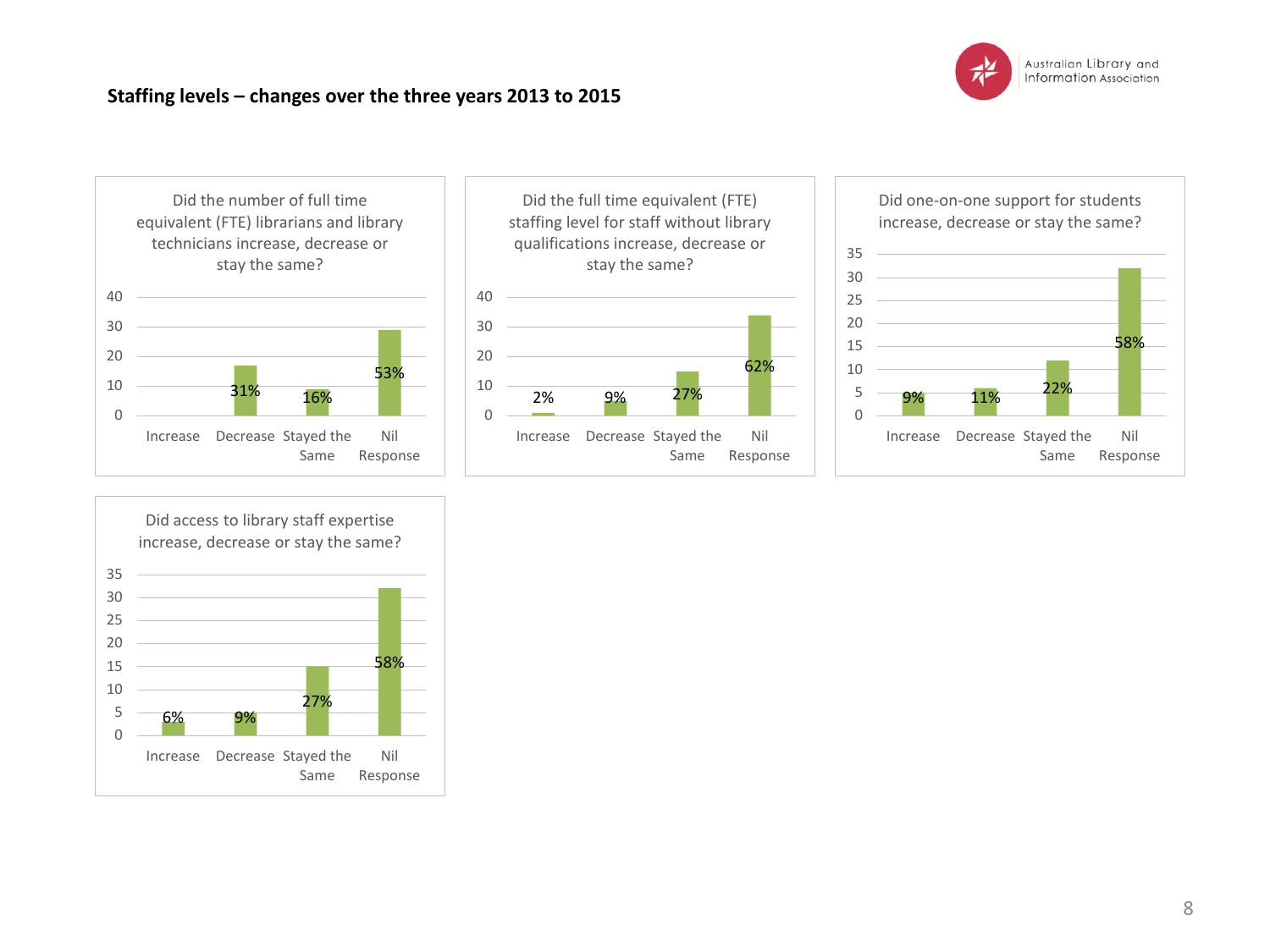

# **Information services and technology – changes over the three years 2013 to 2015**





58%

Nil Response

64%

Nil